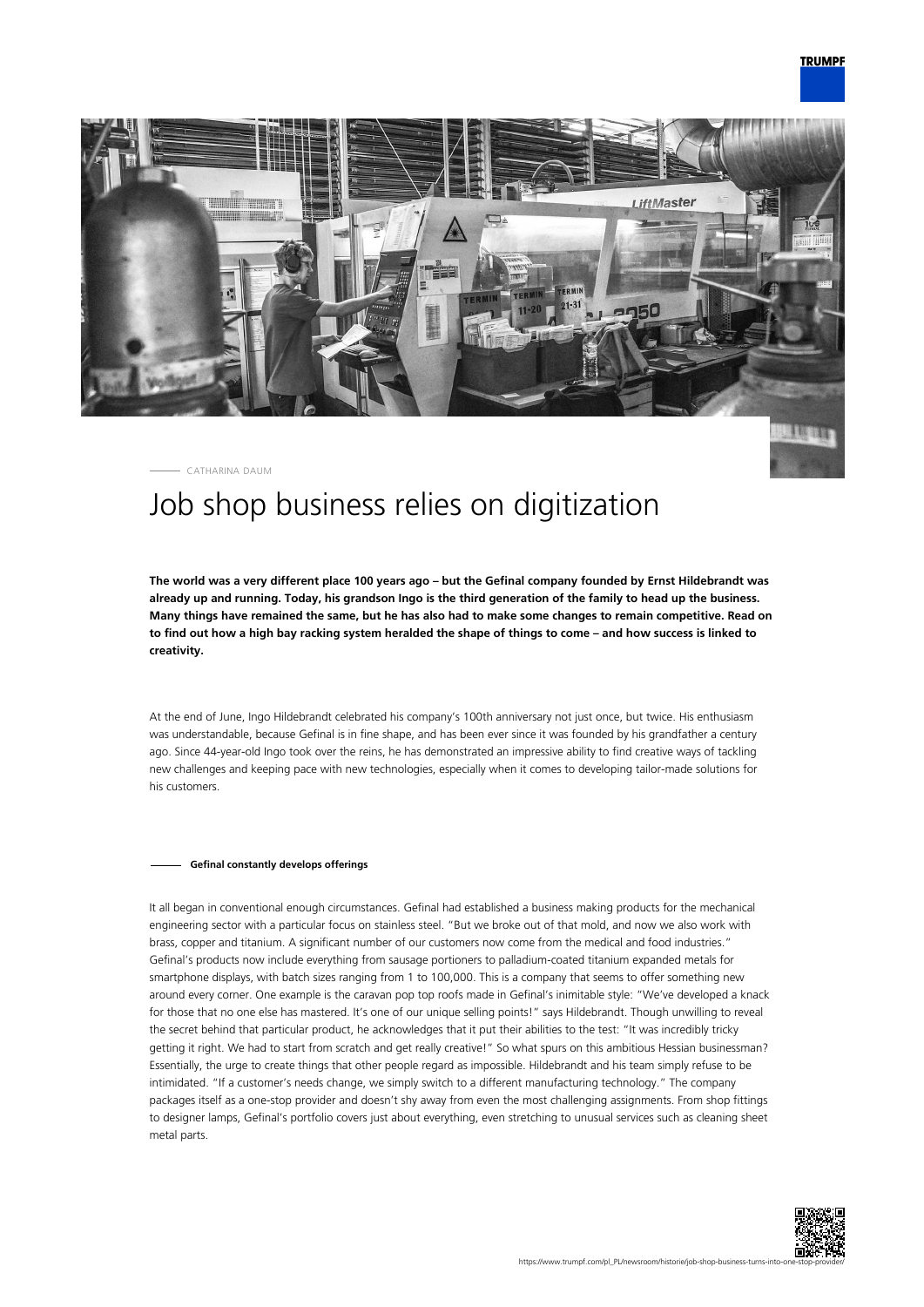

**Fascination with sheet metal – and close family ties**

Ingo Hildebrandt's success speaks for itself, but things haven't always been easy. After completing his apprenticeship as a manufacturing engineer, Hildebrandt worked in the family business for a year before joining the management board in 2001. His switch to an executive role was unexpected, but unavoidable: "My dad was very ill, so I suddenly found myself taking over the business in my mid-20s. It wasn't easy, and I certainly had to earn my spurs." The experience he gained in that first year at the helm strengthened his resolution to take the company to the next level. He was determined that Gefinal should make more products in more creative ways, moving away from traditional sheet metal fabrication and adopting the role of a systems provider. "My fascination with sheet metal began during my apprenticeship," says Hildebrandt.



Ingo Hildebrandt, managing director Gefinal Blech- und Stahlbau GmbH



In good times and in bad: A couple who have accomplished a great deal together: Redwana Hildebrandt is Ingo's most trusted adviser.

– Christian Mader



The next generation: Ingo Hildebrandt's nephew Andy is already on board. The two have similar hobbies and are great friends.





 The company's logo has changed over the past 100 years, but the name remains the same.



The word Gefinal is an acronym of a German phrase for a company that makes industrial equipment.

– Christian Mader

And his enthusiasm hasn't wavered over the past eight years. In fact, nowadays this father of three has an even clearer idea of what he wants to achieve. He is supported by his family, with both his wife Redwana and his sister Ines working alongside him. "We have a very close, trusting relationship. That gives me the freedom to sometimes take unusual steps and add products to our portfolio that other people wouldn't even consider." His wife is far more than the perfect helpmate to her husband. Her business administration qualifications make her the perfect choice to take on responsibility for areas such as HR. And the next generation is waiting in the wings, with their 26-year-old nephew Andy already on board. He joined Gefinal after graduating from university, making his uncle Ingo very proud in the process.

## **Gefinal believes in digitization**

Back when Ingo Hildebrandt took over from his father, he and his team were still carrying out job costing with a pen and paper. But he quickly saw the need to switch to digitalized processes. Gefinal's workforce has now grown to 100 employees, up from just 23 in 2001. "We've been growing fast in recent years, but now we're keen to take our foot off the pedal and focus on offering our customers an even broader range of products. Specifically, products that call for our special blend of

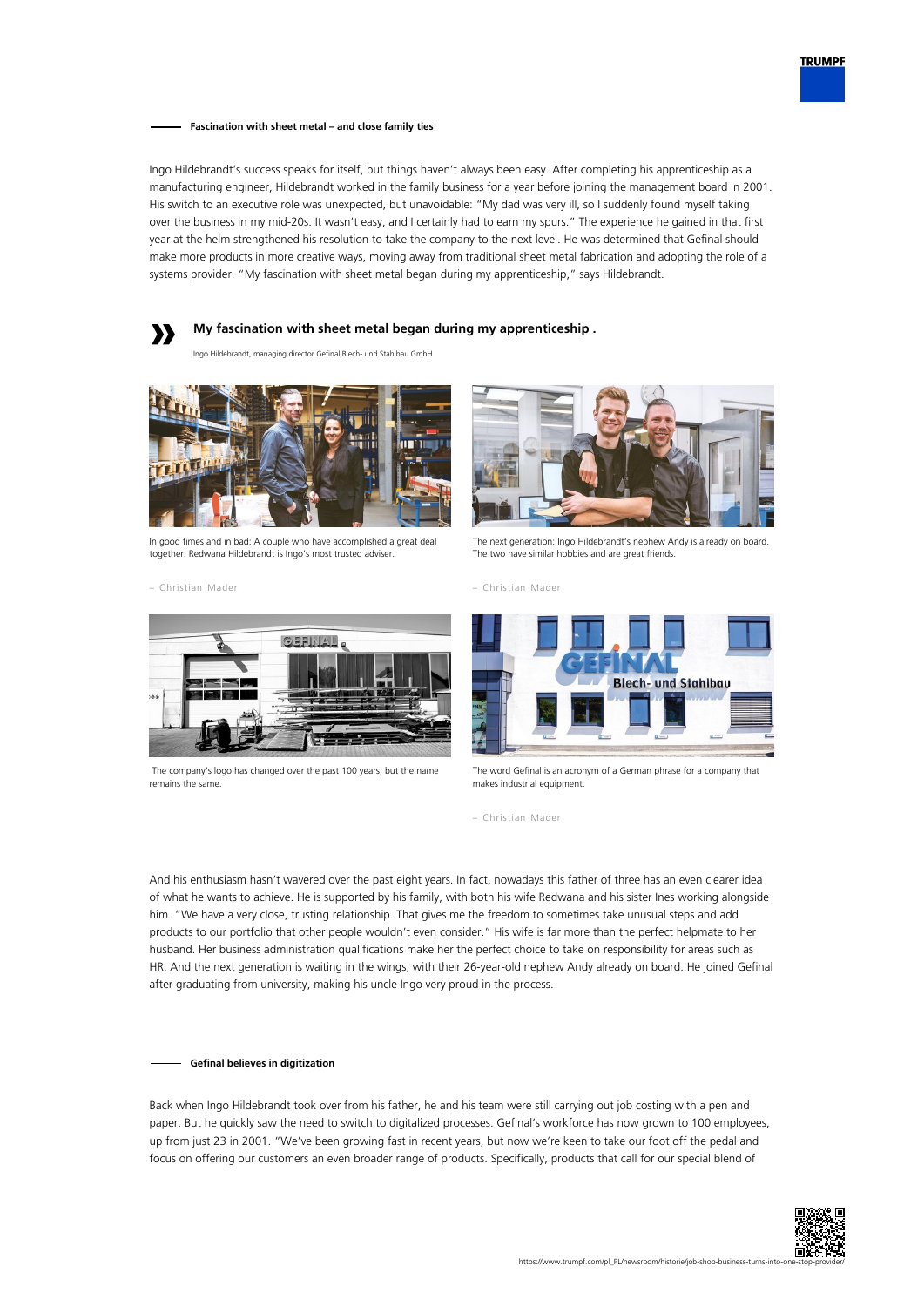

creativity and expertise," says the managing director. He feels it is important to get to know his employees personally and support them where possible, arguing that this is the only surefire way to keep Gefinal's competitive edge and provide customers with single-source solutions. That's something that Hildebrandt believes in passionately.

There is a story he likes to tell that illustrates this enthusiasm perfectly: "Last year, Samsung launched the German version of their virtual assistant Bixby. The South Korean company presented it in a soundproof enclosure at their booth at the IFA trade fair. Developers and design engineers from Gefinal and Samsung spent weeks working together to achieve the optimum results. One of the standout features of the sheet steel column was a special acoustic insulation material, which Gefinal applied after painting. "The project really showed what my employees are capable of. They are workaholics, but in the most positive sense imaginable! Whenever they're confronted with something new or particularly challenging, they pull out all the stops because they want to demonstrate what they can do." Robot welding was another good example of the team taking the ball and running: "People had barely heard of the technology back then, but we didn't let that intimidate us." Hildebrandt's team even took on the incredibly challenging task of making their own fixtures for parts that have zero tolerances. Laser welding continues to be a rarity in the job shop business. But Gefinal already has the next ace up its sleeve: handheld laser welding with a point laser. The operation is carried out manually instead of by a robot. "It supplements our robot welding services by allowing us to make exciting products without requiring any fixtures. That makes us even more flexible."



 The company's oldest TRUMPF machine is 16 years old and is still in use on a daily basis.



The TruPunch 5000 is the newest member of the family.

– Christian Mader

– Christian Mader



Hey Mr. Robot: The TruLaser Robot 5020 helps Gefinal perform challenging welding jobs.

– Christian Mader

## **Improving through creativity and automation**

It takes more than just good ideas to inject creativity into the manufacturing business. The machines also play a critical role, and Gefinal has placed its bets on automation. The *TruMatic 7000* features a brush table and automatic tool changer. It is connected to the STOPA storage system, as are the new **[TruPunch 5000](https://www.trumpf.com/pl_PL/produkty/maszyny-systemy/wykrawarki/trupunch-5000/)** and the company's oldest TRUMPF machine – a 16year-old TruLaser L3050. The high bay racking system heralded the start of Ingo Hildebrandt's own career in the company – although it did generate a fair amount of debate at the time! "My father didn't want such a big racking system. He didn't think it was necessary. I felt differently and fought for it from the start. Today, our business is even more productive and we can take on more exciting projects, so I'm glad that I got my way!" That's the kind of attitude that has helped Ingo Hildebrandt build a successful future for this long-established company – and he's always thinking ahead: "Our job is not to simply react to developments, but to make things better and use our creativity to suggest better solutions to our customers. That will keep us going for another 100 years!"